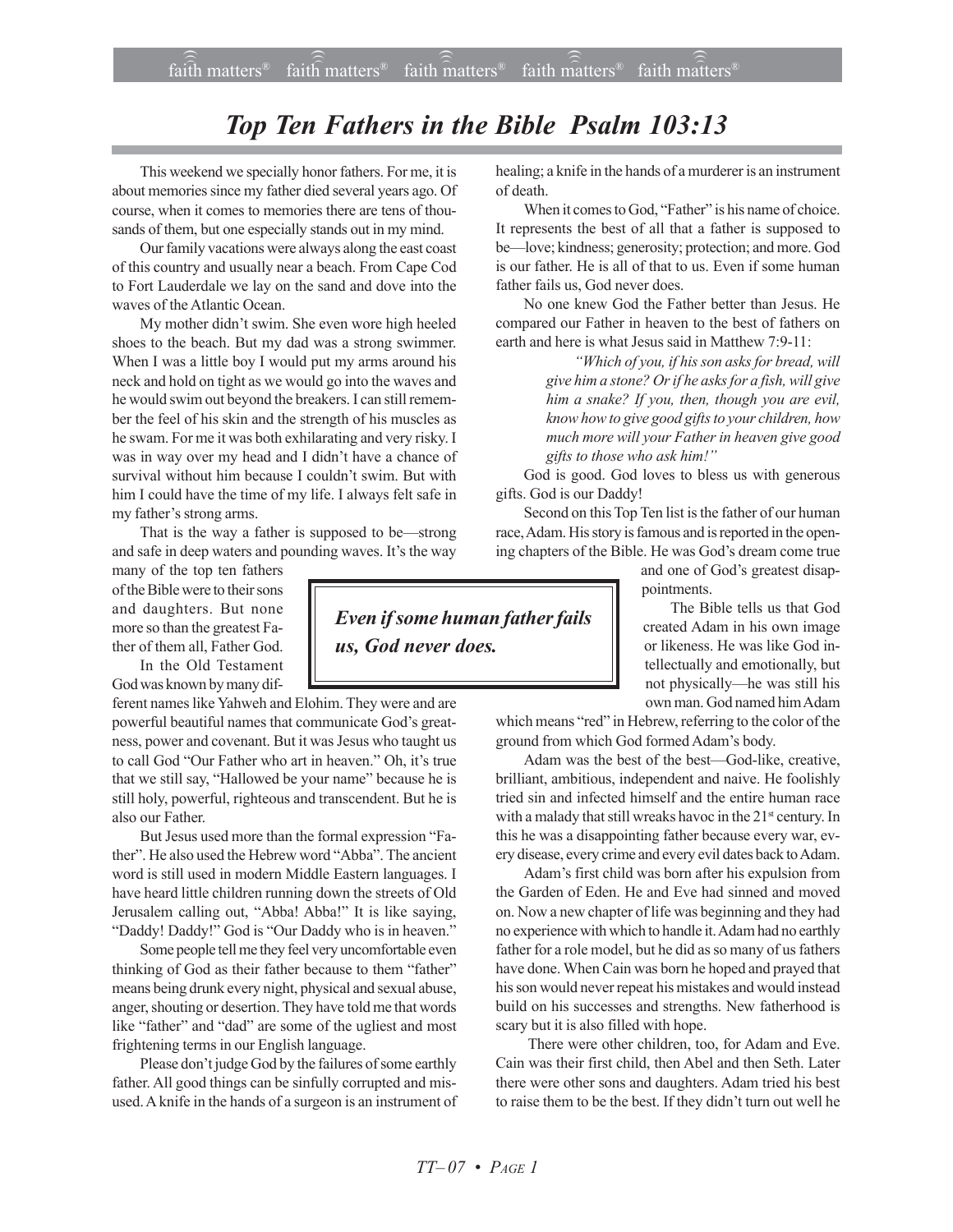## $\widehat{\widehat{\mathfrak{laid}}}$  matters® faith matters® faith matters® faith matters® faith matters® faith  $\widehat{\text{m}}$ atters<sup>®</sup> faith matters<sup>®</sup> )))

couldn't blame the schools, pop music, MTV, drugs or bad friends. It was up to Adam. But never in his wildest dreams could Adam have imagined what would happen. His oldest son, Cain, murdered his second son, Abel. The agony of heart for Adam and Eve must have been beyond description.

From Adam we learn almost too much. We learn that God gives us great gifts but we are responsible to use them well. We learn that even the most gifted families have great heartaches. And we learn that you can't quit being a father even when fathering is indescribably difficult. For Adam there were other children who came along and he learned from his mistakes and did the best he could with the gifts that he had.

Father number 3 is Noah. He carried the DNA of Adam and Eve in a later generation. His story is told in Genesis 5 though 9. It is such a well-known story it barely needs retelling. God told Noah to build an ark and take into it a pair of every kind of animal to ride out a huge flood and start the world all over again. Here's what is says in Genesis 6:5-14, 22 and 7:1:

> *The Lord saw how great manís wickedness on the earth had become, and that every inclination of the thoughts of his heart was only evil all the time. The Lord was grieved that he had made man on the earth, and his heart was filled with* pain. So the Lord said, "I will wipe mankind, *whom I have created, from the face of the earth men and animals, and creatures that move along the ground, and birds of the air-for I am grieved that I have made them.*" But Noah found favor in *the eyes of the Lord.*

*This is the account of Noah.*

*Noah was a righteous man, blameless among the people of his time, and he walked with God. Noah had three sons: Shem, Ham and Japheth.*

*Now the earth was corrupt in Godís sight and was full of violence. God saw how corrupt the earth had become, for all the people on earth had corrupted their ways. So God said to Noah, ìI am going to put an end to all people, for the earth is filled with violence because of them. I am surely going to destroy both them and the earth. So make yourself an ark of cypress wood; make rooms in it and coat it with pitch inside and out.*"

*Noah did everything just as God commanded him.*

The Lord said to Noah, "Go into the ark, you *and your whole family, because I have found you*  $righteous$  *in this generation.*"

This example of Noah is a powerful example for fathers of every generation. It proves that even in the worst of times you can still live a righteous life and save your family. Even when all your neighbors laugh at you for obeying God you can choose God over culture and raise godly children. It is not the times in which we live as much as it is the way we live and raise our children in those times.

Job is number 4 on our list. Although most famous for his suffering, but he was also a fabulous father. Job was an exceptionally successful man—the richest man of his generation and one of the wisest. He owned 7000 sheep, 3000 camels, 500 yolk of oxen and donkeys and had lots of servants on his staff. He was so wise that people came from great distances to hear his wisdom. And he was so righteous that God chose him in a competition with Satan himself.

Then one awful day he lost everything. Messengers delivered bad news upon bad news. Enemy soldiers stole his livestock and killed his servants. Those that survived were burned with fire. He later became painfully and chronically ill. But try to imagine the horror when a messenger brought him news about his seven sons and three daughters. In Job 1:18 we read:

> *. . . ìYour sons and daughters were feasting and drinking wine at the oldest brotherís house, when suddenly a mighty wind swept in from the desert and struck the four corners of the house. It collapsed on them and they are dead, and I am* the only one who escaped to tell you!"

Job's biography is 42 chapters long. It is a sad and difficult biography to read, but it ends with prosperity. Job 42:12-13 reads:

> *The Lord blessed the latter part of Jobís life more than the first. He had fourteen thousand sheep, six thousand camels, a thousand yolk of oxen and a thousand donkeys. And he also had seven sons and three daughters.*

Everything was doubled except the number of children because the children who were lost could not be replaced. He was a faithful father to those who had died, grieving for them and missing them for the rest of his life, but he was also a marvelous father to those who came as later blessings.

Abraham is number 5 on our Top Ten list. He is still one of the most famous men in the world, claimed as the spiritual father of Judaism, Christianity and Islam. His biography is spread over much of the Old Testament book of Genesis from chapter 11 through chapter 50.

His parents must have thought he had father-potential from the day he was born because they named him Abram which means "high father". But God later changed his name to Abraham which means "father of a multitude". God had a greater dream for him that he would produce generations with millions of people who would become his descendents.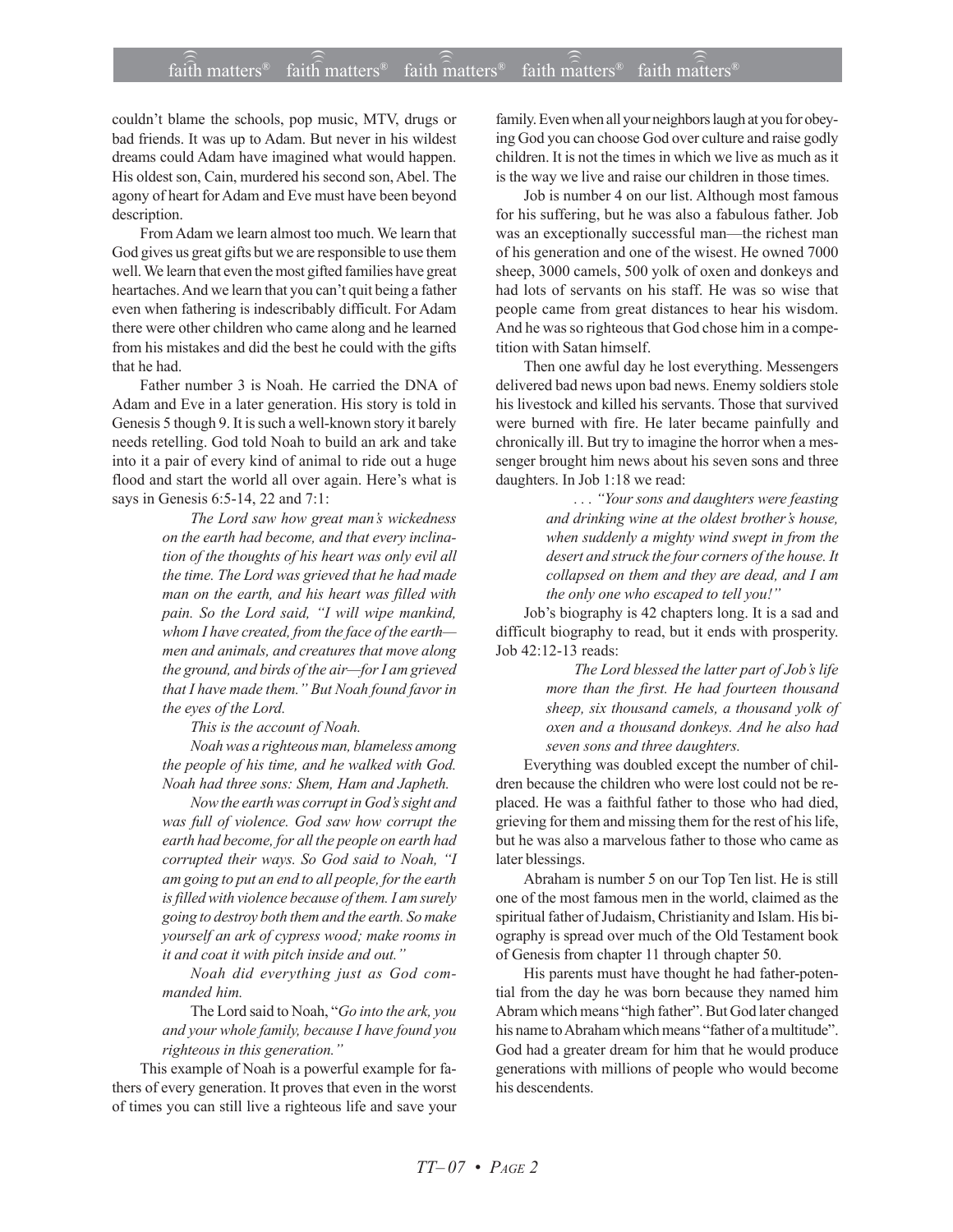## $\widehat{\widehat{\mathfrak{laid}}}$  matters® faith matters® faith matters® faith matters® faith matters® faith matters<sup>®</sup> faith matters<sup>®</sup> )))

Read his biography for yourself. It is a mixture of stunning faith and surprising stupidity. He was not a perfect man. He wasn't always the best father. His famous sons were Isaac and Ishmael (modern Jews claim to be the descendants of Isaac and modern Muslims claim to be the descendants of Ishmael). Isaac was born to Abraham's wife Sarah; Ishmael was the son of Abraham's mistress Hagar. After Sarah died, Abraham remarried and fathered more children. Abraham was not the perfect parent; he made his share of tragic mistakes.

But Abraham is known in the Bible for two great accomplishments. First, Abraham was a man of faith. He

believed God and God credited him as righteous. Abraham is also famous as the father of millions of descendents who carried forward his faith.

The lesson for modern fathers is plain and simple. The greatest heritage you can leave your chil-

dren, grandchildren and future generations is not money, property, education, business or title. The greatest heritage you can give is faith. At your funeral, may your children say, "More than anything else, my dad was like Abraham. He believed in God and so do I."

Number 6 is Isaac, Abraham's son. His place in history is overshadowed by his more famous father. Abraham was 100 and Sarah was 90 when Isaac was born. His father was not only godly and famous, he was old. Isaac never knew what it was like to have a young father.

Isaac didn't marry until he was 37 and didn't become a father until he was 57. He was faithful to his beloved wife Rebekah. Together they had twins, Jacob and Esau.

Isaac was not an impartial father. He always considered Esau his favorite and gave him special treatment. However, God's favor was not on Esau but on Jacob. The brothers competed and fought for most of their lives. While Jacob sought a believer in God for a wife, Esau fell in love with and married a pagan woman, breaking his parents' hearts.

Isaac lived a very long time. He died at 180 years old. That was long enough to see his children and grandchildren and great-grandchildren grow up. He saw before his eyes the fulfillment of God's promise to make his father's descendants into a great nation.

Let me tell you my take on Isaac. He had a very famous and significant father, Abraham. He had a very famous son, Jacob, whose name God later changed to Israel, the name given to the nation. But in between was Isaac. He was not all that famous or important. Like so many of us fathers he was part of the in-between generation. But, if it were not for Isaac the chain of faith would have been broken. Instead, the chain of faith was strengthened. God bless those fathers who make the next generation great for God!

Number seven on this Top Ten list is a man who was neither famous nor a father. His story is recorded in the only book of the Bible that never once mentions the name of God, the book of Esther. His name was Mordecai and he lived under the rule of King Xerxes in Persia. He was a Jew who relocated to the city of Susa where King Xerxes' palace was located.

The king became unhappy with Queen Vashti and deposed her. A contest was set up for the most beautiful young women in the country to compete to become the next queen.

 *God bless those fathers who make the next generation great for God!*

The winner was a gorgeous Hebrew girl named Esther. Apparently her parents had died and she was adopted by her relative Mordecai who had raised her.

Mordecai was a devoutly godly man. When he

found out that an advisor to King Xerxes named Haman had tricked the king into ordering the execution of all Jews in the empire, he called on Queen Esther to intervene on behalf of her people. The risk was great. First of all, the queen couldn't even talk to the king without his prior invitation. Second, no one knew she was Jewish and therefore included in the order to slaughter. She could keep her mouth shut and have a comfortable happy life or risk her own death by intervening for her people.

In a very famous challenge in Esther 4:13-14, her adopted father told her:

> *ìDo not think that because you are in the kingís house you alone of all the Jews will escape. For if you remain silent at this time, relief and deliverance for the Jews will arise from an*other place, but you and your father's family will *perish. And who knows but that you have come* to royal position for such a time as this?"

Esther chose to heed the words of her adopted father and to do what was right even if it meant risking her life. As a result she saved an entire generation of the people of God.

Mordecai is a champion of adopted fathers in every generation who lead their daughters and sons to do what is right.

Number 8 on our list is one of the first fathers in the New Testament. Like Mordecai he was not a natural father; he was a step-father. Step-fathering can be one of the highest callings a man can have. It is the opportunity to shape a life that has been brought to you by the hand of God rather than through the usual process of procreation. Step-fathering can also be a difficult assignment. When the inevitable hardships of parenting come there can be the temptation to say, "This is not my responsibility!" Or